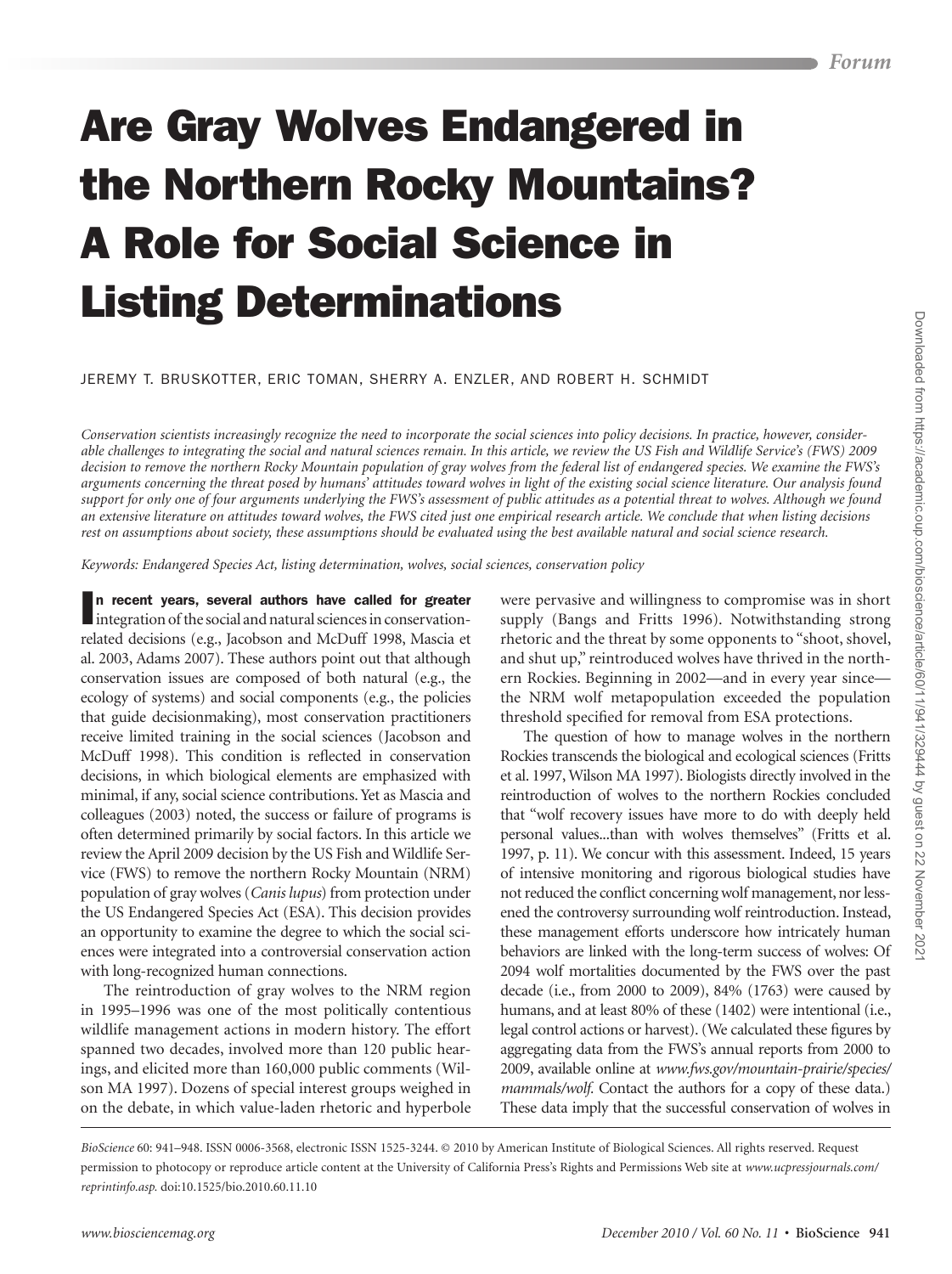the NRM region ultimately depends upon human behaviors and the values and attitudes that underlie these behaviors.

When threats to a species are driven primarily by social factors (e.g., attitudes and values), reliance on biological data alone is insufficient to understand and evaluate these threats. The application of theory and data from the social sciences can improve our understanding of the social components of these issues and contribute to better-informed policy decisions. In this article, we use the FWS's recent decision to remove NRM wolves from endangered species protection to illustrate how the social sciences can contribute to such decisions. Specifically, we examine the FWS's analysis of the threat posed by human attitudes toward wolves in light of the existing social science literature, and illustrate how the use of social science information can inform decisions regarding the listing status of endangered species.

## Listing status determinations under the ESA

To determine the listing status of a species (i.e., threatened, endangered, or neither), the secretary of the interior or the secretary of commerce (jurisdiction varies by species) must decide whether a species is threatened with or in danger of extinction throughout all or a significant portion of its range, as the result of any of five statutorily defined listing factors: (1) the present or threatened destruction, modification, or curtailment of its habitat or range; (2) overutilization for commercial, recreational, scientific, or educational purposes; (3) disease or predation; (4) the inadequacy of existing regulatory mechanisms; or (5) other natural or anthropogenic factors affecting its continued existence.

Listing status determinations are to be made "solely on the basis of the best scientific and commercial data available" (16 USC §§ 1531–1544). In short, the ESA requires the secretary (and corresponding agency) to review the best available information and determine whether the balance of evidence indicates that the threat posed by these five factors is sufficient to warrant listing the species as threatened or endangered (figure 1). In practice, these "threats analyses" typically focus on the proximate causes of a species' mortality, and include an examination of relevant biological



*Figure 1. Determining the status of a species under the Endangered Species Act of 1973. The starred question is an analysis that could be improved by the inclusion of social science data. DPS, district population segment.*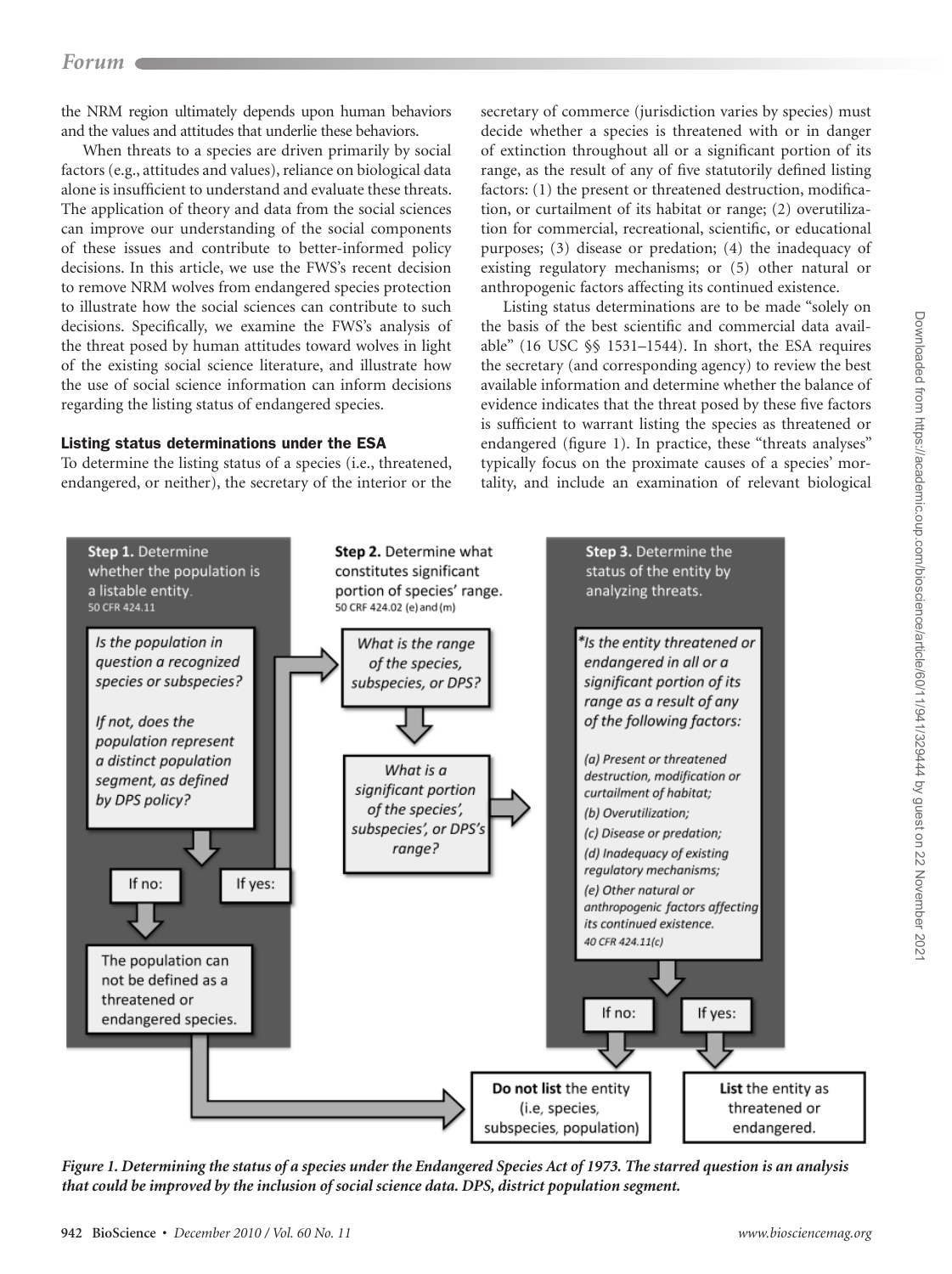studies. We do not dispute the value of such information, but rather contend that the social sciences can also provide relevant information that should be considered in listing determinations. In what follows, we describe the FWS's assessment of the threat posed by attitudes toward wolves in the northern Rockies and examine their arguments in light of the best available social science data.

## Delisting NRM wolves: The threat posed by human attitudes

In April 2009, the FWS published a final rule (USFWS 2009) designating the NRM population of gray wolves as a distinct population segment (DPS) and removing them from ESA protection. In the NRM final rule, the FWS argued that "human-caused mortality is the most significant issue to the long-term conservation status of the NRM DPS" and that "public tolerance" was critical to wolves' long-term recovery (USFWS 2009, p. 15,179). Because the FWS recognized that human attitudes toward wolves posed a potential threat to wolves in the NRM DPS, the agency analyzed attitudes toward wolves as part of its threats analysis in its final rule*.*  Although the FWS noted that "hostility toward wolves led to excessive human-caused mortality that extirpated the species from the [NRM DPS] in the 1930s," it argued that "attitudes toward wolves have improved greatly over the past 30 years," and "post-delisting management by [states would]…enhance local public support for wolf recovery" (USFWS 2009, p. 15,175). The agency concluded that the management approaches employed by states "ensure[d] human attitudes toward wolves should not again threaten each state's contribution to a recovered wolf population" (USFWS 2009, p. 15,175).

Because the FWS explicitly acknowledged that human attitudes threaten wolves' continued existence, the agency is legally obligated to employ the best scientific and commercial data available in its analysis of this threat. But, although the NRM final rule contained an extensive literature review  $(65 \text{ pages}, > 200 \text{ citations})$  on the ecology and behavior of wolves, it cited just one empirical study that examined human attitudes toward the species (i.e., Williams et al. 2002). This is not for a lack of literature on the topic. Bath and colleagues conducted several studies examining attitudes toward wolves in this region during the 1980s and 1990s (e.g., Bath 1987, 1989, 1992, Bath and Phillips 1990). More recently, a number of studies have examined residents' and park visitors' attitudes toward wolves (Duda et al. 2003, Taylor et al. 2005, Bruskotter et al. 2007, Duffield et al. 2008), and a 2002 review by the US Geological Survey identified 50 published papers, theses, and abstracts that specifically addressed the topic (Browne-Nunez and Taylor 2002). Because it cited just one of these studies, the FWS appears to be unaware of the larger body of social science research on attitudes toward wolves.

In reaching the conclusion that the NRM wolf population is not a threatened or endangered species, the FWS made four key arguments about the public's attitudes toward

wolves that can be summarized as follows: (1) human attitudes are a potential threat to wolves because human-caused wolf mortality, driven by human attitudes, extirpated wolves from this region in the first place; (2) the threat posed by human attitudes has lessened substantially because public attitudes have improved in recent decades; (3) state management of wolves will foster local support of wolves and wolf recovery; and (4) existing state regulatory mechanisms will "balance negative attitudes" and ensure recovery (see USFWS 2009, p. 15,175, p. 15,179). We critically evaluate these four arguments and the threats posed by attitudes toward wolves in light of the existing social science research and recent actions of state government officials within the NRM DPS.

## 1. Are attitudes a potential threat to NRM wolves?

In order to determine whether human attitudes threaten an endangered species, one must first establish that people through relevant behaviors—have the ability to negatively affect a species. In the case of NRM gray wolves, there is little question that humans can and do affect wolf populations. Mortality data aggregated from the FWS's NRM wolf recovery annual reports indicate that humans cause the vast majority of all wolf deaths in the NRM DPS. Moreover, the proportion of deaths that were caused by humans has increased substantially over the previous decade, from roughly two-thirds in 2000 to nine-tenths in 2009 (figure 2).

A second condition necessary to establish that human attitudes threaten wolves is a causal link between attitudes and behaviors. Theory and data from the social sciences substantiate the connection between attitudes and behavior, which is especially well established in the field of social psychology (see Eagly and Chaiken 1993 for a review). The literature on human perceptions of wolves also supports this relationship. For example, Wilson and Bruskotter (2009) found that attitude toward wolf restoration was strongly correlated  $(r = 0.85)$  with one's intention to vote in favor of wolf restoration. Similarly, Williams and colleagues (2002) found a strong correlation  $(r = 0.82)$  between positive attitudes toward wolves and support for wolf reintroduction. However, although numerous studies have correlated attitudes toward wolves with support for particular policies (e.g., lethal control, wolf restoration) or intentions to engage in behaviors (e.g., vote for wolf restoration), the relationship between attitudes toward wolves and actions actually undertaken to affect wolves (e.g., illegal killing) is likely to depend on one's access to wolves and one's motivation to engage in such behavior.

The FWS further argued that human hostility toward wolves in the 1930s led to their extirpation from the NRM DPS. Although widely regarded as factual, this argument is particularly hard to evaluate. The earliest efforts to assess attitudes toward wolves did not begin until the 1970s (e.g., Johnson 1974); therefore, we are limited to inferences from historical accounts of government policies promoting wolf eradication. However, to the extent that such policies can be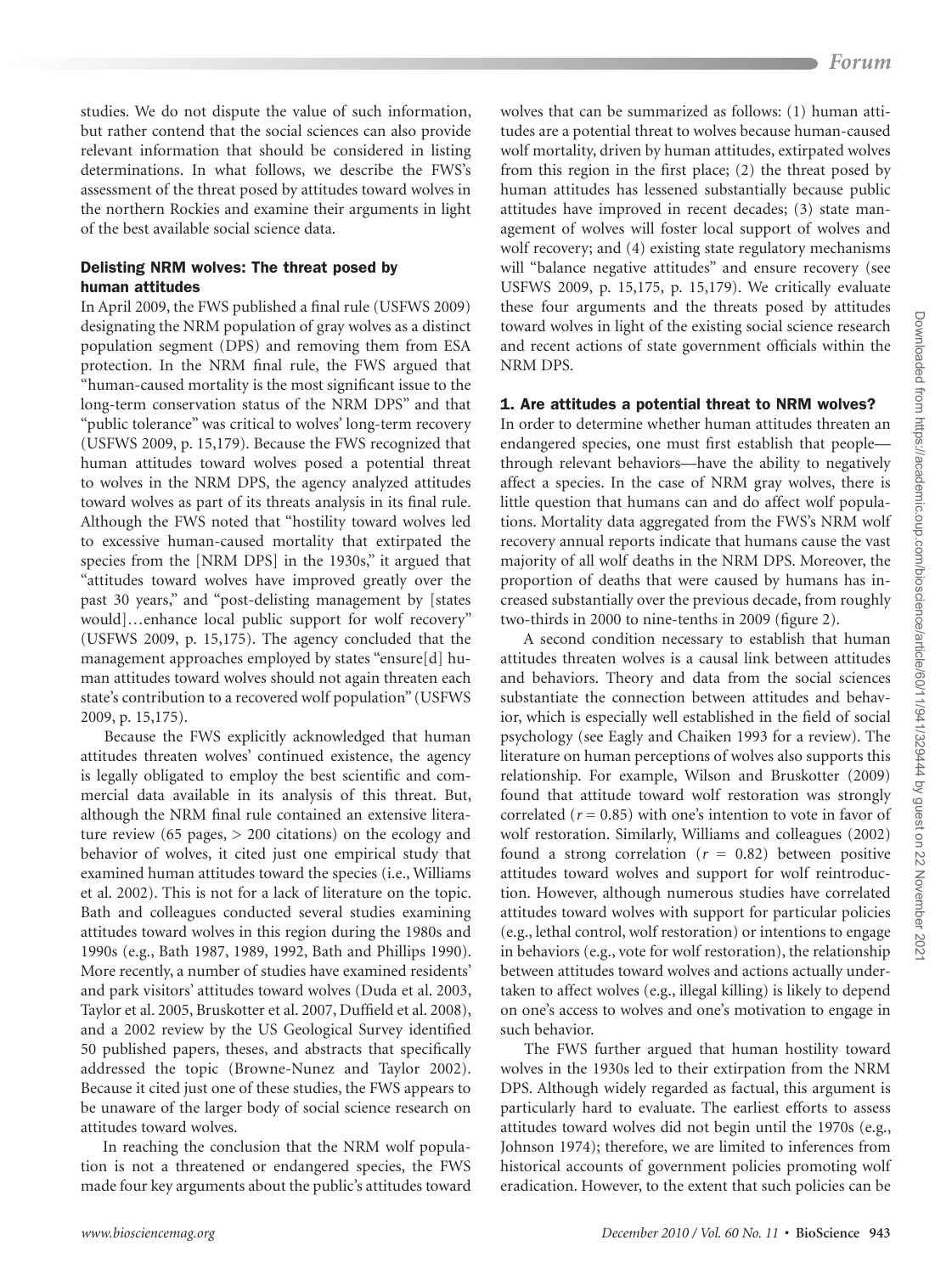

*Figure 2. Percentage of wolf mortalities in the northern Rocky Mountains attributable to human causes (2000–2009).*

viewed as proxies for human attitudes, ample evidence exists to support this view (Kellert et al. 1996, Feldman 2007). Policies of predator control and eradication in the late 1800s and early 1900s were the norm and were directed not just at wolves but also at coyotes (*Canis latrans*), mountain lions (*Puma concolor*), and grizzly bears (*Ursus arctos*) (Kellert et al. 1996, Feldman 2007). Thus, the complete eradication of wolves may not have been the result of efforts directed at wolves, specifically, but rather the result of general hostility exhibited toward predators at that time.

## 2. Have attitudes toward wolves improved?

The FWS contended that human attitudes no longer pose a threat to wolves in the northern Rockies because "public attitudes toward wolves have improved greatly over the past 30 years" (USFWS 2009, p. 15,179). However, this argument greatly oversimplifies the empirical research literature. Although Kellert and colleagues (1996) postulated that US residents' attitudes underwent a "significant attitudinal transformation" during the latter part of the 20th century, they cited no empirical work to support this claim. Rather, the attitudinal transformation they described seems to have been inferred largely from changes in policies regarding predators in North America that coincided with the environmental movement during the 1960s. Recent research indicates that people's value orientations concerning wildlife are driven primarily by the forces of modernization (e.g., increases in income, education, and urbanization), which shifted dramatically following World War II (see Manfredo et al. 2009) and probably gave rise to the policy changes that took place during the 1960s.

Our review found only a handful of studies that empirically evaluated attitudes toward wolves over time, and rather than providing support for the FWS's conclusions, the findings are decidedly mixed. While Kellert (2000) found evidence of an increased "affection for...wolves" in Minnesota, he also found increased support for the control of wolf damage to livestock. Ericsson and Heberlein (2003) found similar results when comparing two Swedish surveys conducted over a 25-year period; although the general public was more positive toward wolves, hunters' attitudes were more negative. Duda and colleagues (1998) found Adirondack area residents' support for wolf reintroduction decreased from 76% in 1996 to 46% in 1997, and a subsequent study found just 42% of those surveyed supported wolf reintroduction (Enck and Brown 2002). Enck and Brown (2002) hypothesized that this decline in support resulted from extensive negative media coverage concerning a proposed reintroduction in the area. In the one empirical study of attitudes toward wolves cited in the NRM final rule (a meta-analysis), Williams and colleagues (2002) concluded: "Across the 37 attitude surveys we studied, the reported statistics were stable over the last 30 years. This contradicts a recent perception among some ecologists that wolf support has recently grown" (p. 581).

Consistent with this conclusion, the only study to longitudinally examine human attitudes toward wolves among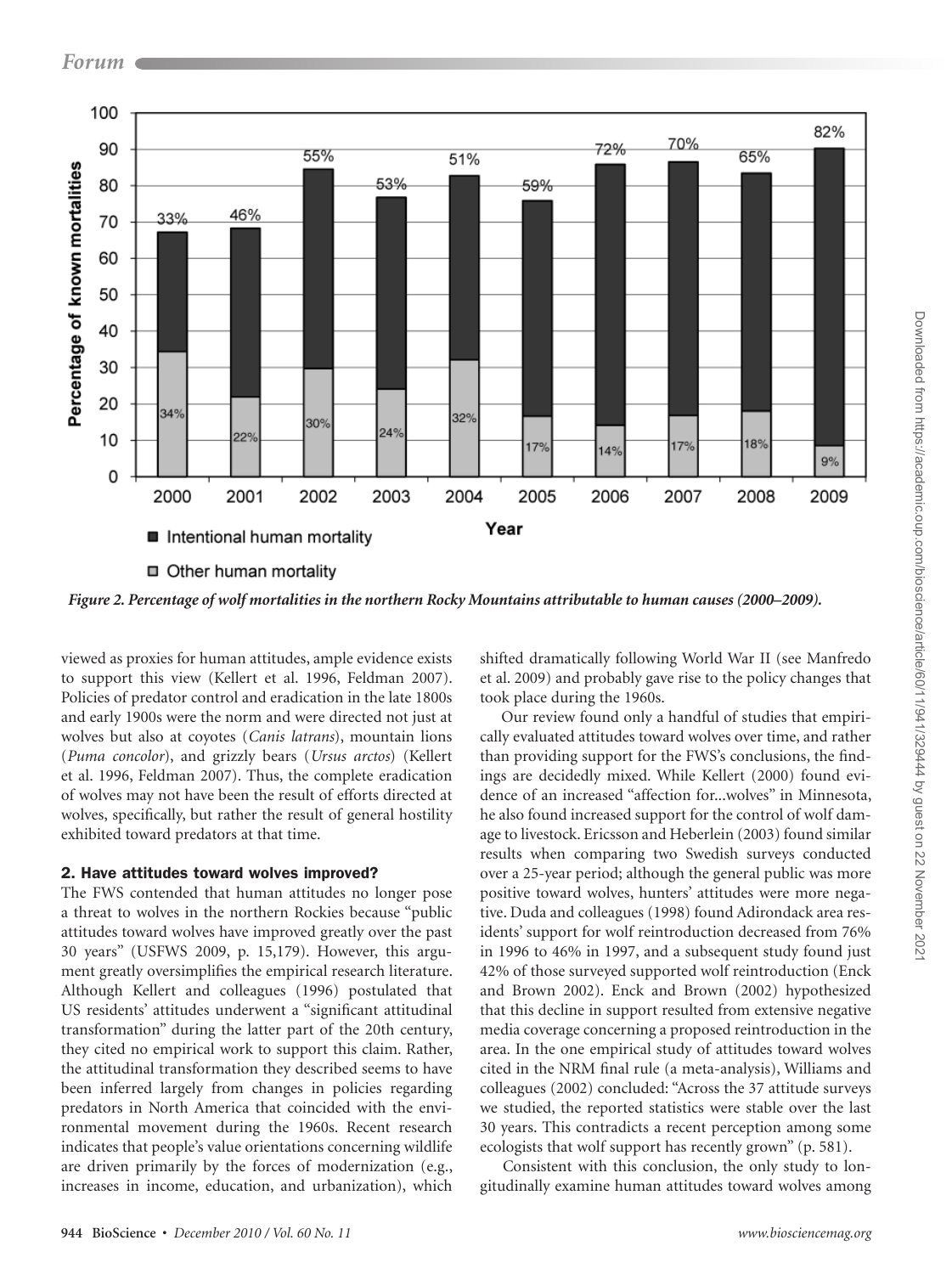residents of any portion of the NRM DPS found that Utah residents' attitudes did not change over an approximately 10-year time frame (Bruskotter et al. 2007). Despite this evidence, the FWS concluded that attitudes toward wolves have "greatly improved" in the past 30 years, and therefore, the threat of wolf extirpation in the NRM DPS has been diminished. Such a conclusion is not supported by the data, but rather appears to be based upon the very misperception of increasing "wolf support" to which Williams and colleagues (2002) refer.

A more recent study—not available at the time of delisting—suggests attitudes toward wolves in the northern Rockies may be becoming more negative. Specifically, a content analysis of news media coverage indicates that public discourse about wolves in the northern Rockies became increasingly negative from 1999 to 2008 (Houston 2009).

#### 3. Will state management foster support for NRM wolves?

The FWS asserted "post-delisting management by [states] will further enhance public support for wolf recovery" and that state management of wolves "ensures human attitudes toward wolves should not again threaten each state's contribution to a recovered wolf population" (USFWS 2009, p. 15,175). A recent survey of Idaho residents, hunters, and livestock producers conducted by the Idaho Department of Fish and Game (IDFG) shed some light on this claim. Results indicate the majority of all groups surveyed do indeed support removing wolves from the endangered species list, and support hunting them as a means of controlling wolf populations (IDFG 2008). The survey also contained several items that provide a more complete understanding of these responses, including potential motivations for supporting state management. Specifically, results indicate that approximately 75% of deer and elk hunters and 86% of livestock producers agreed that the best management strategy for wolves was "to reduce wolf populations to the minimum pack numbers necessary to keep them off the Endangered Species List" (IDFG 2008). Moreover, 64% of deer and elk hunters and 69% of livestock producers agreed that "the Federal government had no right to reintroduce [wolves] into Idaho" (IDFG 2008), and more than three-fourths of deer and elk hunters and livestock producers agreed that "there are not enough elk to go around, and hunters shouldn't have to compete with wolves for elk to harvest" (IDFG 2008). Although the results of this survey indeed support the assertion that Idaho residents want Idaho—and not the federal government—to manage wolves, nothing in these data suggests state management will change attitudes toward wolves or increase support for the species. Rather, these data show that two of the most powerful stakeholders in the state (i.e., big-game hunters and livestock producers) are motivated to kill as many wolves as possible without returning wolves to federal protection.

Some readers may question our focus on the attitudes of hunters and livestock producers; for example, one might

point out that a majority of nonhunters (60%)—who make up a majority of Idaho residents—agreed with this statement: "It is important to me that wolves exist in Idaho" (IDFG 2008). Our focus on the attitudes of hunters and livestock producers recognizes that these groups exert strong political influence over wildlife management in the western United States (Nie 2004). Furthermore, hunters, ranchers, and other rural residents have direct access to wolves, and are thus more likely to have an opportunity to influence wolf populations. Notably, in their meta-analysis, Williams and colleagues (2002) found that groups who exhibited the most negative attitudes toward wolves were (a) ranchers and farmers, (b) rural residents, and (c) hunters and trappers, thus underscoring the importance of these groups.

The second component of the FWS's claim—that state agencies' efforts will ensure favorable attitudes—is also questionable. This argument implicitly assumes that agencies will attempt to promote wolves as a valued part of the ecosystem. However, as recently as February 2009 the IDFG released a report in which the agency estimated the negative economic impacts of wolves on hunting revenues. The report assumed that wolf-caused mortality of elk was additive (not compensatory), and that the killing of elk by wolves would directly—and negatively—affect other big-game hunting opportunities—and in turn, the sale of elk hunting licenses. The report made no mention of the documented positive economic impacts of wolves as a result of increased tourism, which dramatically outweigh the negative impacts estimated by the IDFG (Duffield et al. 2008). Even if agencies were interested in promoting wolf recovery, research indicates that efforts to change attitudes toward wolves using direct informational interventions yield little or no effect (Meadow et al. 2005, Wilson and Bruskotter 2009). Indeed, the relationship between human attitudes toward wolves and more deeply ingrained cultural values (Wilson MA 1997) suggests localized opposition to wolves is unlikely to change, which led Williams and colleagues (2002) to conclude that managers "should recognize that attitudes toward wolves, tied to economic interest and broader ideological conflict, will change very little, and…not be susceptible to education campaigns" (p. 582).

#### 4. Are state regulatory mechanisms likely to balance negative attitudes?

Although the FWS acknowledged that attitudes could affect wolf recovery, it argued that the regulatory mechanisms put in place by states "will balance negative attitudes towards wolves in the places necessary for recovery" and ensure that NRM wolf populations are not again threatened with extinction (USFWS 2009, p. 15,175). We see reasons to be positive about the wolf management plans developed by state agencies; however, the FWS's assumption that the actions of state agencies will ensure continued NRM DPS wolf recovery is overly optimistic. Removing wolves from the endangered species list means turning over management to the relevant states, which have little incentive to consider the desires of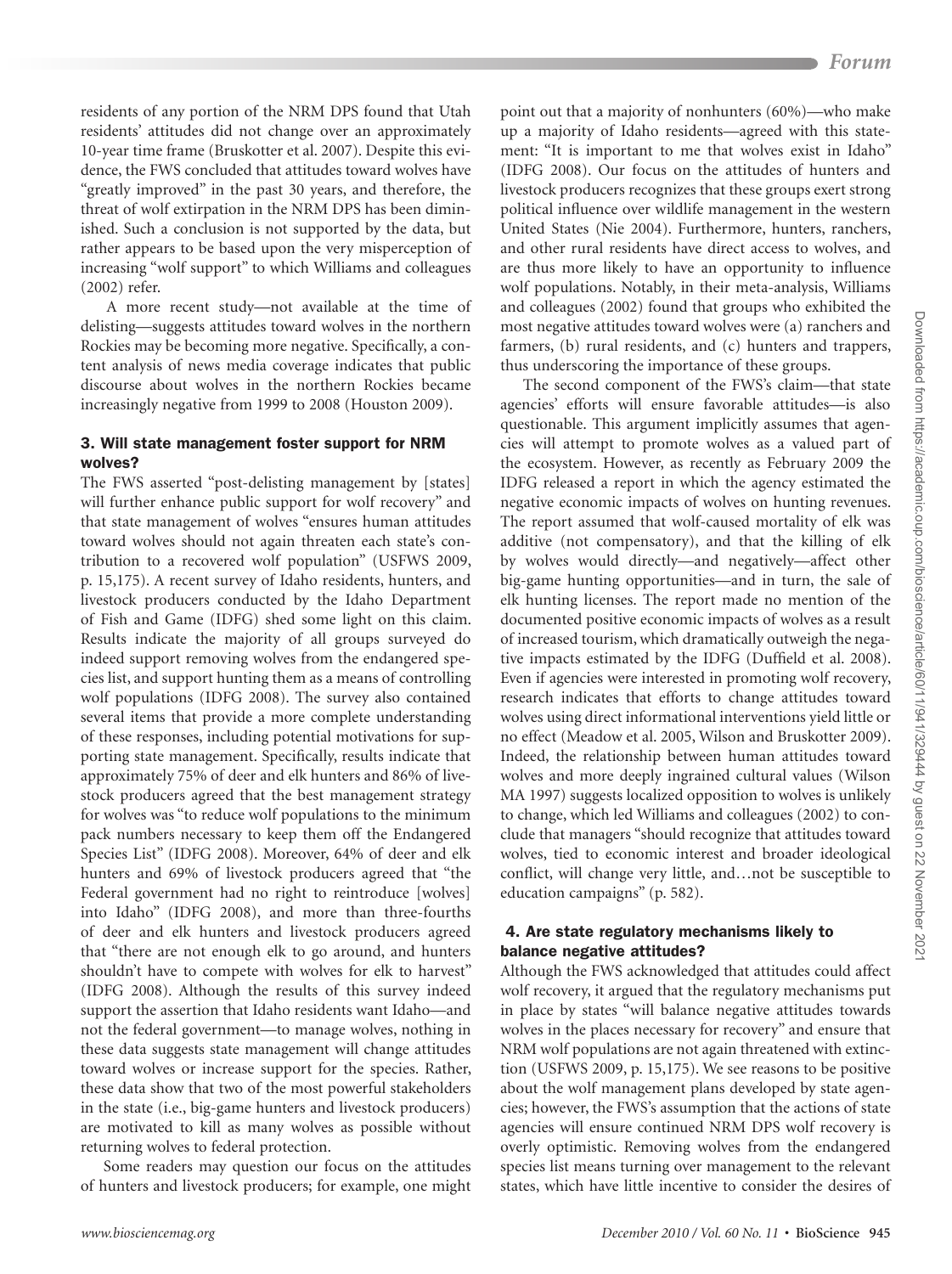those from outside their borders. Moreover, state wildlife management agencies will be forced to pay close attention to the desires of hunters, whom they have long viewed as paying clients, and ranchers, who have powerful political lobbies in the West (see Nie 2004 for a discussion). In fact, state wildlife boards and commissions, which are ultimately responsible for making policy decisions for agencies, are often heavily weighted in favor of hunters and agricultural interests. The disproportionate influence of these groups on wildlife policy in the West is captured in the Utah Division of Wildlife Resources' position on wolves: "Many statements have been made to the effect that the Regional Advisory Councils and the Utah Wildlife Board are dominated by agricultural and sportsmen interests, thus making them incapable of developing sound wolf management policy. I would concur that the views and concerns of these two interests groups play a dominant role in the development of wildlife policy in Utah, and rightfully so.... By statute, the legislature has appropriately given landowners and sportsmen a prominent seat at the policy making table in Utah" (UDWR 2002).

The ability of hunters and livestock producers to affect wildlife policy in the West is not limited to their influence with wildlife management agencies. In February 2010, after the FWS published the NRM final rule, the Utah Senate passed SB 36, which requires the Utah Division of Wildlife Resources to abandon its wolf management plan in favor of a plan to "prevent the establishment of a viable pack in all areas of the state where the wolf is not listed as threatened or endangered...until the wolf is completely delisted under the [ESA]." The bill justified this action by arguing that Utah "cannot adequately or effectively manage wolves...without significantly harming other vital state interests, including livestock and big game populations." Notably, according to the Utah Division of Wildlife Resources, there was no known population of wolves in Utah when SB 36 passed.

Explicit antiwolf legislation is not limited to Utah. In 2001, the Idaho State Legislature passed House Joint Memorial No. 5, demanding that "wolves be removed [from Idaho] by whatever means necessary." A year later Idaho reaffirmed this position in Senate Concurrent Resolution No. 134, again calling for the removal of wolves from Idaho, and in 2009 the Idaho House of Representatives passed House Bill No. 138, which imposed liability on FWS officials if someone is injured or killed by wolves. In 2007, Idaho's governor publicly declared that he would support a hunt to kill all but 100 of the more than 800 wolves estimated to be living in the state at that time (Alderman 2007). These actions underscore the tenuous nature of state wolf management plans and the provisions concerning wolves set forth therein.

To be clear, although we do not question the capacity of state wildlife management agencies to develop policies for the sustainable management of wolves, the actions of state government officials demonstrate the extent to which wildlife management agencies will be limited in their ability to implement such policies over the long term. Ultimately, the authority to manage wildlife emanates from state legislatures

that have evidenced clear hostility toward wolves, and demonstrated a willingness to intervene on the behalf of powerful interest groups that oppose the presence of wolves. Given the policy preferences of hunters and livestock producers recently documented in IDFG's survey (2008), the historical antipathy of these groups toward wolves (Williams et al. 2002), and their dominant role in western wildlife policy (Nie 2004), we are skeptical that existing regulatory mechanisms will remain in place in the foreseeable future.

## Analysis of threats of attitudes toward wolves in the NRM

In its final rule, the FWS argued that human attitudes potentially threaten wolves in the NRM DPS. Even a cursory review of the relevant literature supports this conclusion; however, the FWS's analysis of the extent to which human attitudes threaten wolves was guided by at least three faulty assumptions. Specifically, contrary to the FWS's arguments, the existing social science literature suggests that (a) attitudes toward wolves are generally stable in the United States, but could be deteriorating in the NRM region, indicating the threat posed by attitudes in this region has not decreased since reintroduction; (b) a shift to state management is unlikely to change attitudes and, more importantly, state agencies are likely to face strong pressure from influential interest groups (i.e., hunters, livestock producers) to significantly reduce wolf populations; and (c) the policy preferences of these constituencies could force state agencies to modify existing regulatory mechanisms cited by the FWS as justification for delisting wolves.

Our finding of fault with the FWS's analysis of threats should not be interpreted as a condemnation of the agency's conclusions. As Freyfogle and Goble (2009) noted, determining the status of endangered species requires agencies to answer two fundamental questions: (1) What is the risk of extinction to the species? and (2) Is this risk acceptable? We recognize that such determinations will always contain a high degree of subjectivity that reflects not only agencies' confidence in evaluating risks, but more importantly, the normative nature of judgments regarding the acceptability of these risks (Sabatier 1978). Our purpose in highlighting faults in the FWS's analysis is to demonstrate that information from the social sciences can contribute meaningfully to a threats analysis, and in this case the best available data—which do not appear in the FWS analysis—largely conflict with the FWS's assumptions about human attitudes. Thus, to the extent that these faulty assumptions guided the FWS's assessment of the threat posed by human attitudes toward wolves, we conclude that this threat has been underestimated.

#### A role for the social sciences

Numerous calls have been made for resource management agencies to better integrate the social sciences into their research agendas and policy decisions (e.g., Primm and Clark 1996, Endter-Wada et al. 1998, Mascia et al. 2003).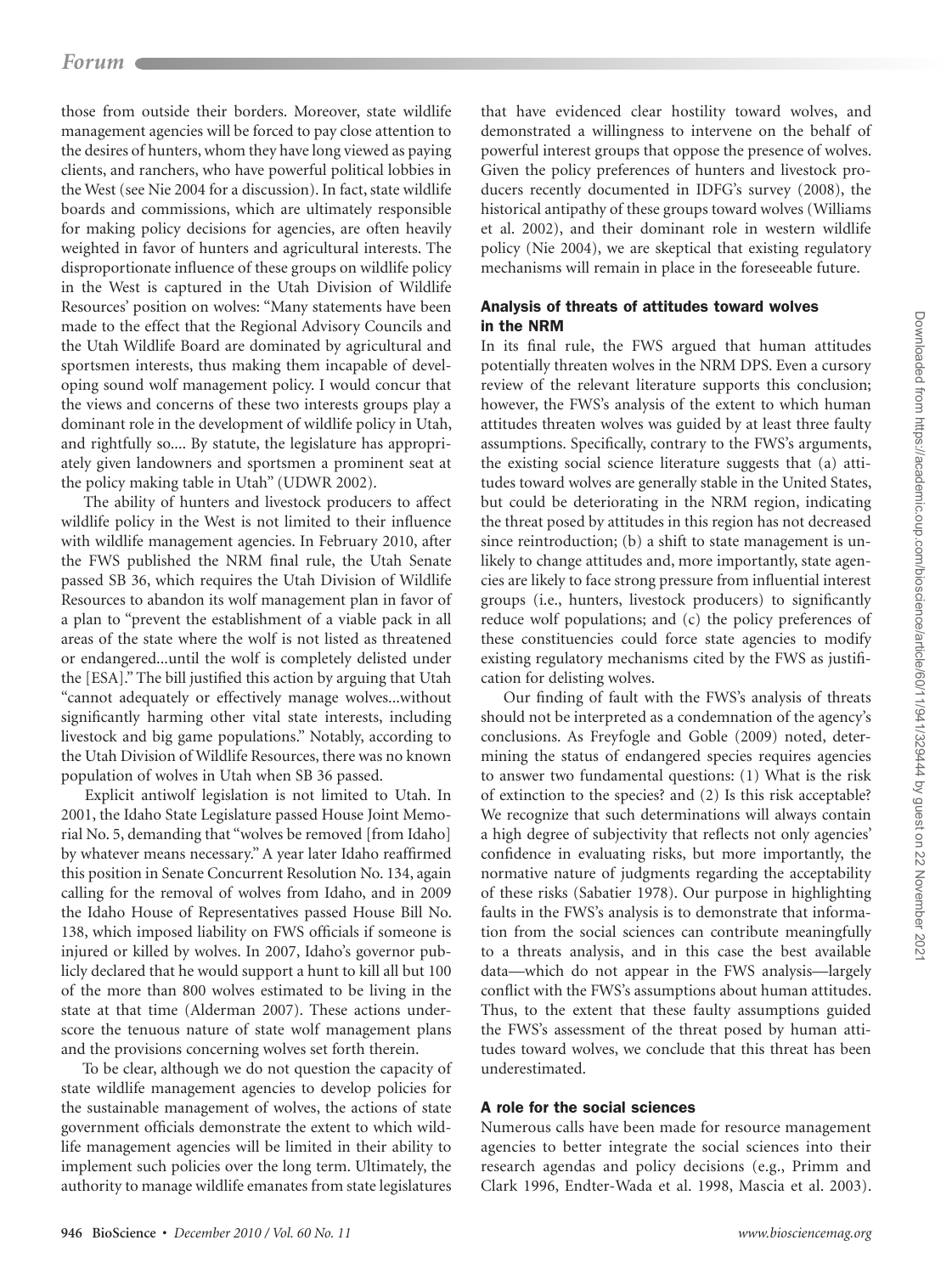Our analysis demonstrates one way this laudable goal can be accomplished. Specifically, when agency decisions turn on assumptions about society, then agencies should employ appropriate social-science methodologies (or use existing data) to evaluate those assumptions. With respect to endangered species status determinations, when threats to a species's continued survival are primarily social in nature, the FWS should exercise the same effort and care that goes into monitoring and analyzing biological and ecological threats.

Drawing on social-science theory and methods to increase scientific understanding of the social components of these issues, rather than making potentially inaccurate assumptions, can contribute to improved policy and management decisions. The social sciences provide a suite of methods for examining not only individual attitudes and behaviors but also for identifying broader social, cultural, political, and economic factors that affect such attitudes and related behaviors (Endter-Wada et al. 1998).

We recognize that there are legitimate concerns about the public's role in developing management plans for endangered wildlife. As Mech (1996) warned: "If major carnivore management decisions are determined by public mood rather than by knowledge of professionals, we could end up with California full of carnivores and North Dakota with none" (p. 400). Our position—that the conservation and management of natural resources can be improved by including a greater emphasis on social-science data—should not be interpreted as ceding control of decisions to public whims. Information on the values and attitudes of affected human populations should not supersede key biological or ecological data, but should be gathered, interpreted, and used in tandem with biological and ecological information to provide a more complete picture of the issues and the context in which management decisions are made. In our view, surveys of affected stakeholders should never be used to set public policy, but should instead inform policy decisions—the same way biological and ecological data should be used. However, although listing decisions would never be made without verifiable, empirical data on such things as population size, birth rates, and reproductive success, wildlife managers seem comfortable making assumptions about human attitudes that are at least as critical to a successful and sustained recovery.

Our review highlights the bias against the social sciences that is pervasive in wildlife management and, more generally, in conservation science. This traditional view of conservation science as limited to biology prevents meaningful dialogue among biologists, managers, and social scientists, decreasing the likelihood that relevant social-science information will be considered in policy decisions. Indeed, the primary limitation of our review is due, in part, to the FWS's myopic focus on biological data. Although the FWS has directly administered or supported substantial research on the biological aspects of wolf recovery, there was no similar systematic effort to collect longitudinal data on the attitudes

and policy preferences of NRM residents. Unfortunately, the few studies conducted within the NRM are difficult to compare because of differences in survey methodologies, instrumentation, and populations studied. These limitations underscore the need for well-designed, longitudinal studies about attitudes and human interactions with wolves within the recovery area. More importantly, they lead us to ask why—if the FWS believed human attitudes caused wolves' extirpation in the northern Rockies—the agency hasn't undertaken or supported research efforts to scientifically evaluate this threat?

Bergstrom and colleagues (2009) recently concluded that the FWS and secretary of the interior "ignored the best available science" with respect to wolves. Whether the agency ignored the existing social-science literature or was simply unaware of this research is largely irrelevant. What is clear is that this information was not used in the NRM final rule in accordance with the ESA's mandate that listing determinations be based "solely on the...best scientific and commercial data available." It is time for the FWS to expand its view of what constitutes "science" and fully incorporate the social sciences into listing decisions. The FWS can strengthen future analyses of human-caused threats to endangered species by increasing support for social-science research and, where appropriate, including social scientists as peer reviewers as part of the Interagency Policy for Peer Review in Endangered Species Act Activities (59 *Federal Register* 34,270, 1 July 1994).

#### Acknowledgments

The authors would like to thank three reviewers whose input was invaluable in revising the initial manuscript.

#### References cited

- Adams WM. 2007. Thinking like a human: Social science and the two cultures problem. Oryx 41: 275–276.
- Alderman JH. 2007. Idaho gov. wants to kill all but 100 wolves in state. Summit Daily News. 12 January. (9 September 2010; *www.summitdaily.com/ article/20070112/NEWS/70112004*)
- Bangs EE, Fritts SH. 1996. Reintroducing the gray wolf to central Idaho and Yellowstone National Park. Wildlife Society Bulletin 24: 402–413.
- Bath AJ. 1987. Statewide Survey of the Wyoming General Public Attitudes towards Wolf Reintroduction in Yellowstone National Park. US National Park Service, Mammoth, Wyoming.
- -. 1989. The public and wolf reintroduction in Yellowstone National Park. Society and Natural Resources 2: 297–306.
- -. 1992. Identification and documentation of public attitudes toward wolf reintroduction in Yellowstone National Park. Pages 2.3–2.30 in Varley JD, Brewster WG, eds. Wolves for Yellowstone? A Report to the United States Congress. US National Park Service, Yellowstone National Park.
- Bath AJ, Phillips C. 1990. Statewide Surveys of Montana and Idaho Resident Attitudes toward Wolf Reintroduction in Yellowstone National Park. Report submitted to Friends for Animals, National Wildlife Federation. US Fish and Wildlife Service and US National Park Service.
- Bergstrom BJ, Vignieri S, Shefield SR, Sechrest W, Carlson AA. 2009. The northern Rocky Mountain gray wolf is not yet recovered. BioScience 59: 991–999.
- Browne-Nunez C, Taylor JG. 2002. Americans' Attitudes toward Wolves and Wolf Reintroduction: An Annotated Bibliography. US Geological Survey. 2002-0002.